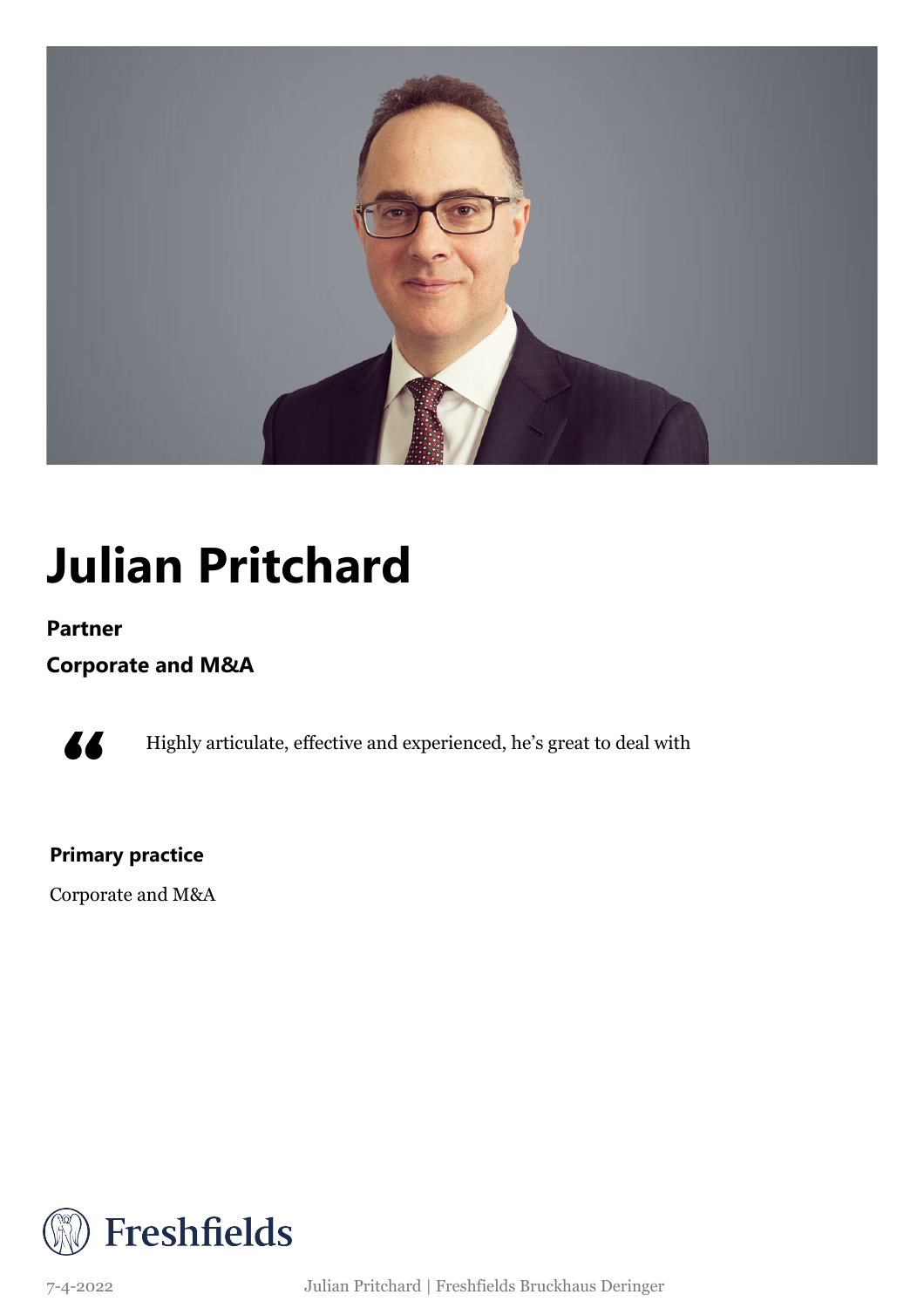# **About Julian Pritchard**

As head of Global Transactions, Julian leads the firm's corporate advisory and transactional practice worldwide.

Julian focuses on complex public and private M&A transactions.

Julian has acted for many of the world's leading corporations, private equity firms and investment banks.

Having also worked in New York and Tokyo, he has extensive experience of cross-border deals.

Julian was Managing Partner of the firm's US practice between 2009 and 2014 and Managing Partner of the firm's corporate advisory and transactional practice in London between 2018 and 2020.

Julian was recently ranked in the Financial Times' list of business leaders recognised for championing women in the work place, the FT HERoes List. He is also a champion of Halo, the firm's LGBT network and an ambassador for the firm's black affinity network.

### **Recent work**

- Advising General Atlantic on its investment in UK unicorn Gymshark
- Advising SSE plc on the £1bn sale of its interests in the Ferrybridge and Skelton Grange EfW projects
- Advising SSE plc on the proposed spin off and merger of its retail business with Innogy's retail business, nPower and its subsequent sale to Ovo
- Advising Hewlett Packard Enterprise on the \$8.8bn spin merger of its software business into Micro Focus plc
- Advising Hewlett Packard Enterprise on the acquisition of Red Pixie group
- Advising Yara International on its \$25bn merger talks with CF Industries
- Advising on Novartis' sale \$5.4bn sale of its animal health business to Eli Lilly
- Advising on the leveraged recapitalisation of Universal Studios Japan, resulting in the acquisition of a 51 per cent stake by NBC Universal and the subsequent sale of the remaining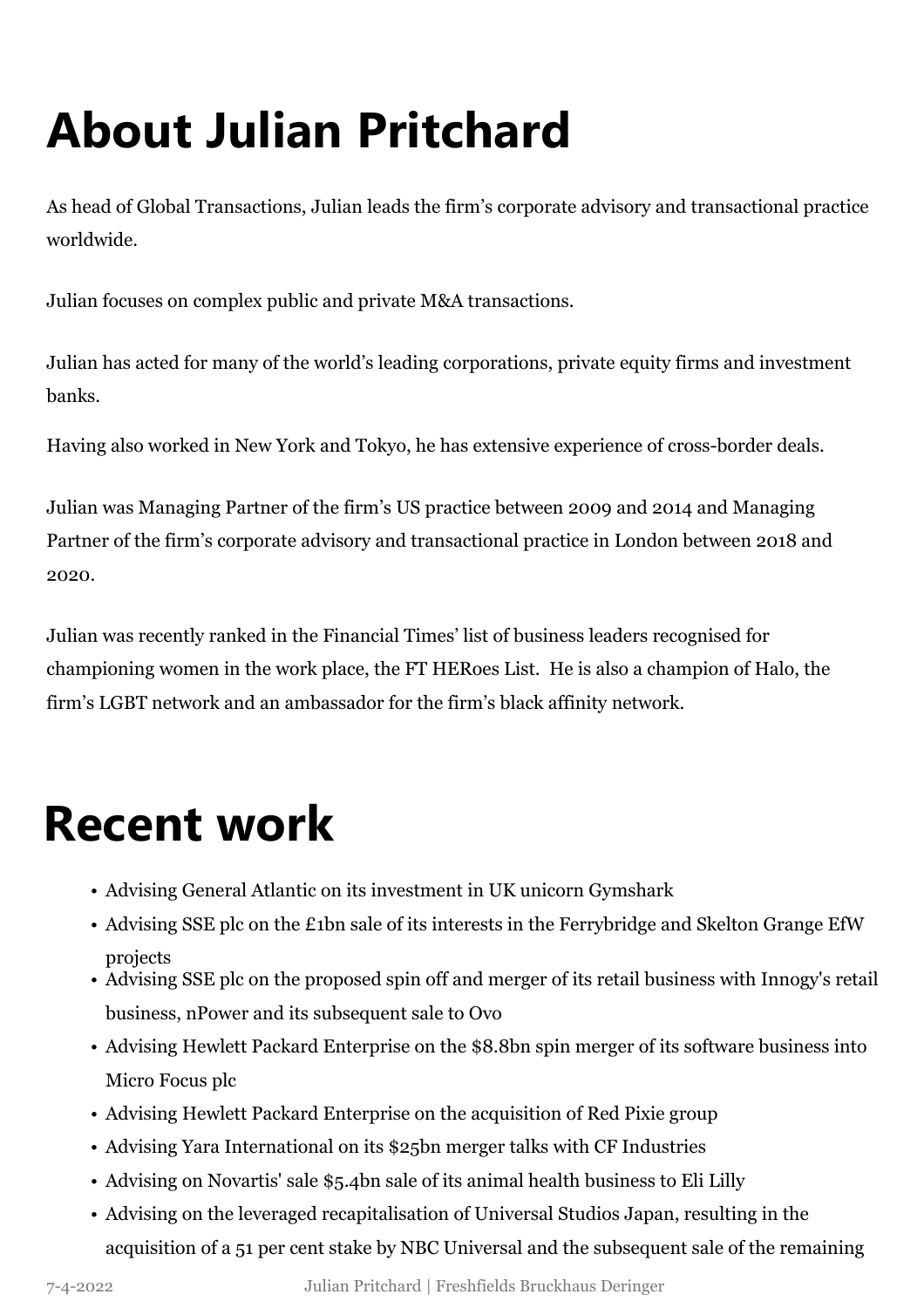49 per cent to NBCU

- Advising on the \$3bn investment by Goldman Sachs PIA, and co-investors in Sanyo Electric
- Advising on the \$2.6bn disposal of Arysta LifeScience Corporation to Permira
- Advising on the \$1.7bn acquisition of Morton Salt by K+S from Rohm and Haas, following its merger with Dow Chemical
- Advising on the £7bn separation and spin-off of O2 from BT
- Advising on Reed Elsevier's proposed £20bn merger with Wolters Kluwer
- Advising Brascan on its £5.4bn offer for Canary Wharf
- Advising TPG on the sale of its Merin office platform in the Netherlands to Dream Global for €622m
- Advising General Atlantic on its acquisition of a controlling interest in Argus Media, valuing the company at approximately £1bn
- Advising on the £1.5bn sale of the Priory Group by Advent International to Acadia Healthcare
- Advising BC Partners on its acquisition of Pharmathen
- Advising on the £2.6bn sale of Scottish & Newcastle's retail division to an investment vehicle led by TPG
- Advising Amerada Hess on its £2.4bn takeover offer for Lasmo
- Advising Rentokil on its £2.1bn hostile offer for BET
- Advising BT Group on its joint venture with KDDI

## **Qualifications**

### **Education**

• University of Cambridge, UK (law, double first class)

### **Professional qualifications**

- Solicitor in England and Wales
- Attorney in New York